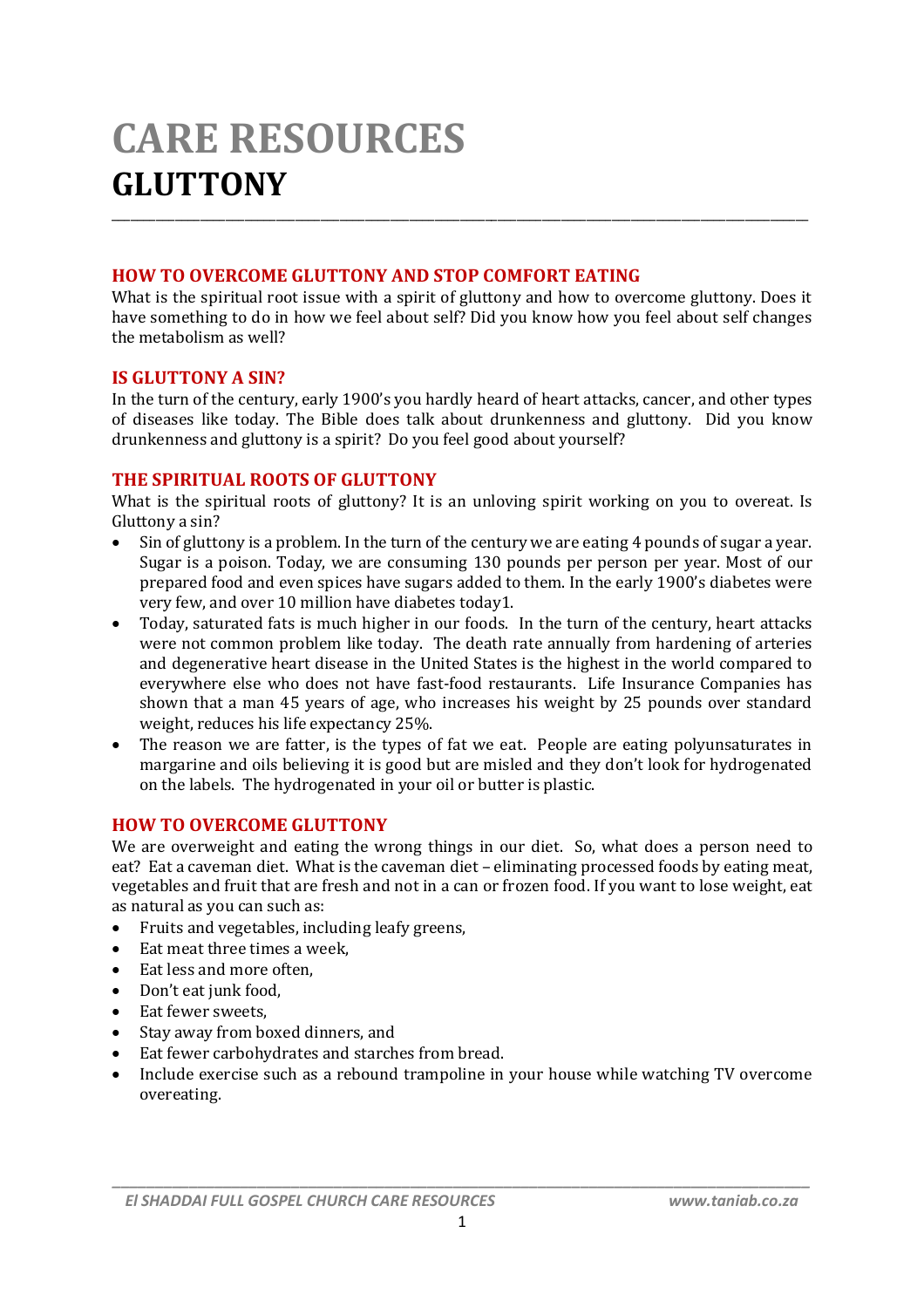## **HOW DO YOU HANDLE YOUR EMOTIONS?**

If you cannot control your food intake and overeat for comfort, you may have a spirit of gluttony. You may need deliverance from the sin of gluttony, and then you can overcome gluttony.

- When you feel rejected, do you eat for comfort?
- Do you, when you feel lonely reach for cookies?
- When you feel stressed, need to drink some alcohol to deal with your stress or some type of unhealthy food?

**All this is a false pathway to peace. This is when you use something else besides God to take care of your need such as loneliness, need for love, etc.**

## **DELIVERANCE FROM A GLUTTONY SPIRIT**

**Read this prayer of deliverance from a Spirit of Gluttony out loud to overcome gluttony:** Father God I forgive those who rejected me and hurt me. I let go of any bitterness I have towards anyone. Amen. Father God, forgive me for eating food as a false pathway to peace. Instead of going to you because I feel lonely or rejected or stressed, forgive me for not going to you.

Forgive me father for drunkenness and gluttony and any other addictions such as to sugar, coffee, etc. or to any drugs or medicines. Father God, I come to these spirits of gluttony, habits, false pathways to peace, loneliness, rejection, etc. I repent, renounce and I cast these spirits out of me and send them to dry places now in the name of Jesus Christ of Nazareth.

Father God, I know addictions to food come from not loving myself and when I feel depressed, I go to food for comfort. I repent and renounce for not loving myself and having a spirit of selfhatred. I also forgive myself for all my past sins and regrets. I let myself go free and choose to see me as a child of the most high God who is the king of the universe. I also see me as God's perfect handiwork. Amen.

## **SPIRIT OF GLUTTONY PRAYER DELIVERANCE**

Also address these other spirits by repenting and renouncing these spirits related to gluttony:

- Nervousness
- Alcohol
- Unforgiveness
- Compulsive Eating
- Resentment
- Retaliation
- Anger
- Wrath
- Hatred
- Violence
- Murder with the tongue
- Frustrations
- Bondage to food
- Self-pity
- Slavery
- Self-reward
- Fantasy
- caffeine
- Spirit of Fear
- Diet pills
- Indulgence

*\_\_\_\_\_\_\_\_\_\_\_\_\_\_\_\_\_\_\_\_\_\_\_\_\_\_\_\_\_\_\_\_\_\_\_\_\_\_\_\_\_\_\_\_\_\_\_\_\_\_\_\_\_\_\_\_\_\_\_\_\_\_\_\_\_\_\_\_\_\_\_\_\_\_\_\_\_\_\_\_\_\_*